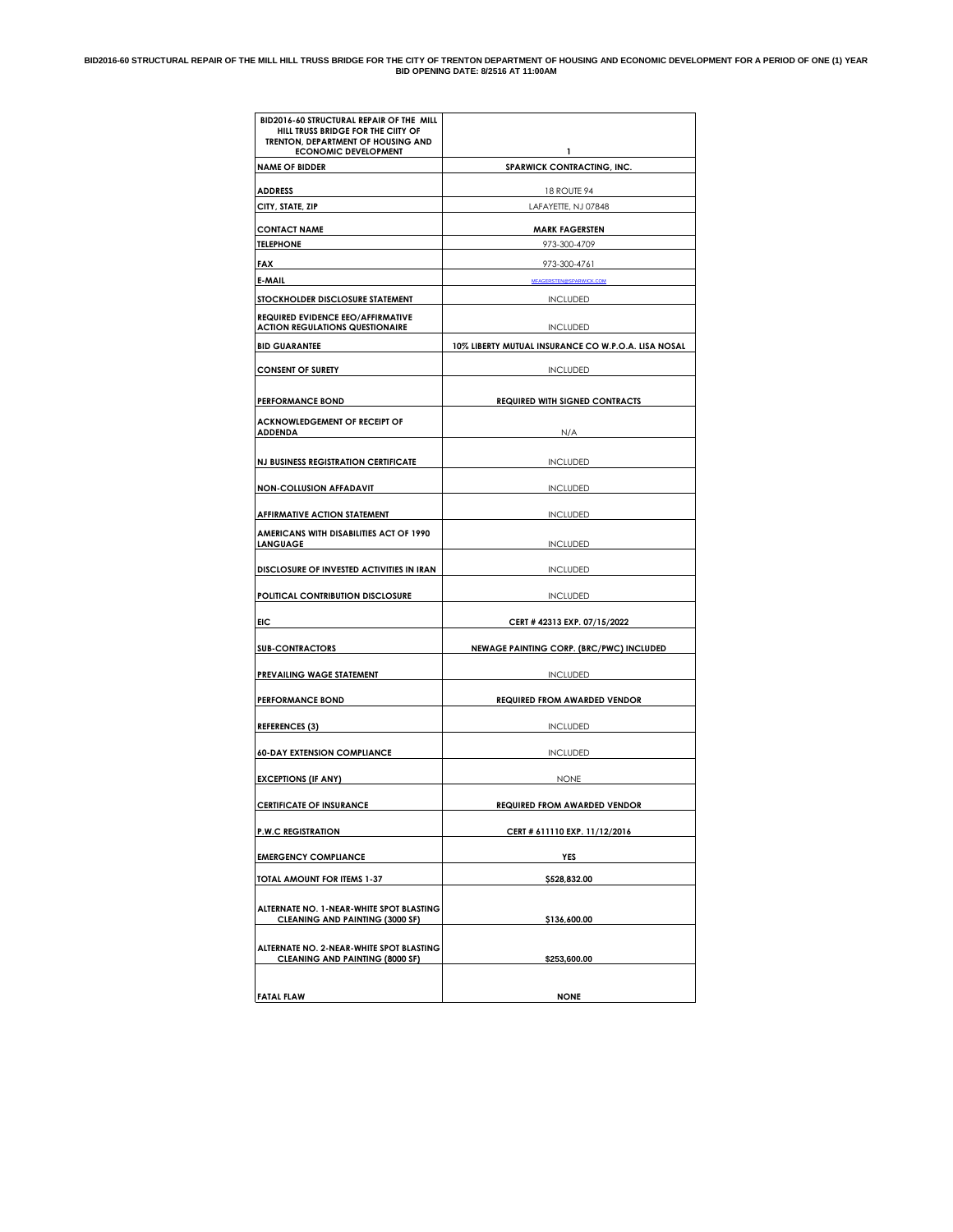## **Jackson Street Bridge Rehabilitation**

| Item<br>No.                                                                                           | Descriptions:                                                                          | Quantity        | Unit | <b>Unit Cost</b> | <b>Total Cost</b> |
|-------------------------------------------------------------------------------------------------------|----------------------------------------------------------------------------------------|-----------------|------|------------------|-------------------|
| ALTERNATE NO. 1 - NEAR-WHITE SPOT BLAST CLEANING AND PAINTING - PLAN QUANTITY (8000 SF)               |                                                                                        |                 |      |                  |                   |
| Alt.<br>1                                                                                             | Near-white Spot Blast Cleaning and Painting - Percentage<br>of Plan Quantity (3000 SF) | <b>LUMP SUM</b> | LS   | \$136,600.00     | \$136,600.00      |
|                                                                                                       | ALT 1 BID TOTAL<br>ONE HUNDRED THIRTY SIX THOUSAND SIX HUNDRED<br><b>Dollars</b>       |                 |      |                  |                   |
| ALTERNATE NO. 2 - NEAR-WHITE SPOT BLAST CLEANING AND PAINTING - PERCENTAGE OF PLAN QUANTITY (3000 SF) |                                                                                        |                 |      |                  |                   |
| Alt.<br>2                                                                                             | Near-white Spot Blast Cleaning and Painting - Plan<br>Quantity (8000 SF)               | <b>LUMP SUM</b> | LS   | \$253,600.00     | \$253,600.00      |
|                                                                                                       | ALT 2 BID TOTAL<br>TWO HUNDRED FIFTY THREE THOUSAND SIX HUNDRED                        | \$253,600.00    |      |                  |                   |

MARK A. FAGERSTEN, VICE PRESIDENT Sparwick Contracting, Inc.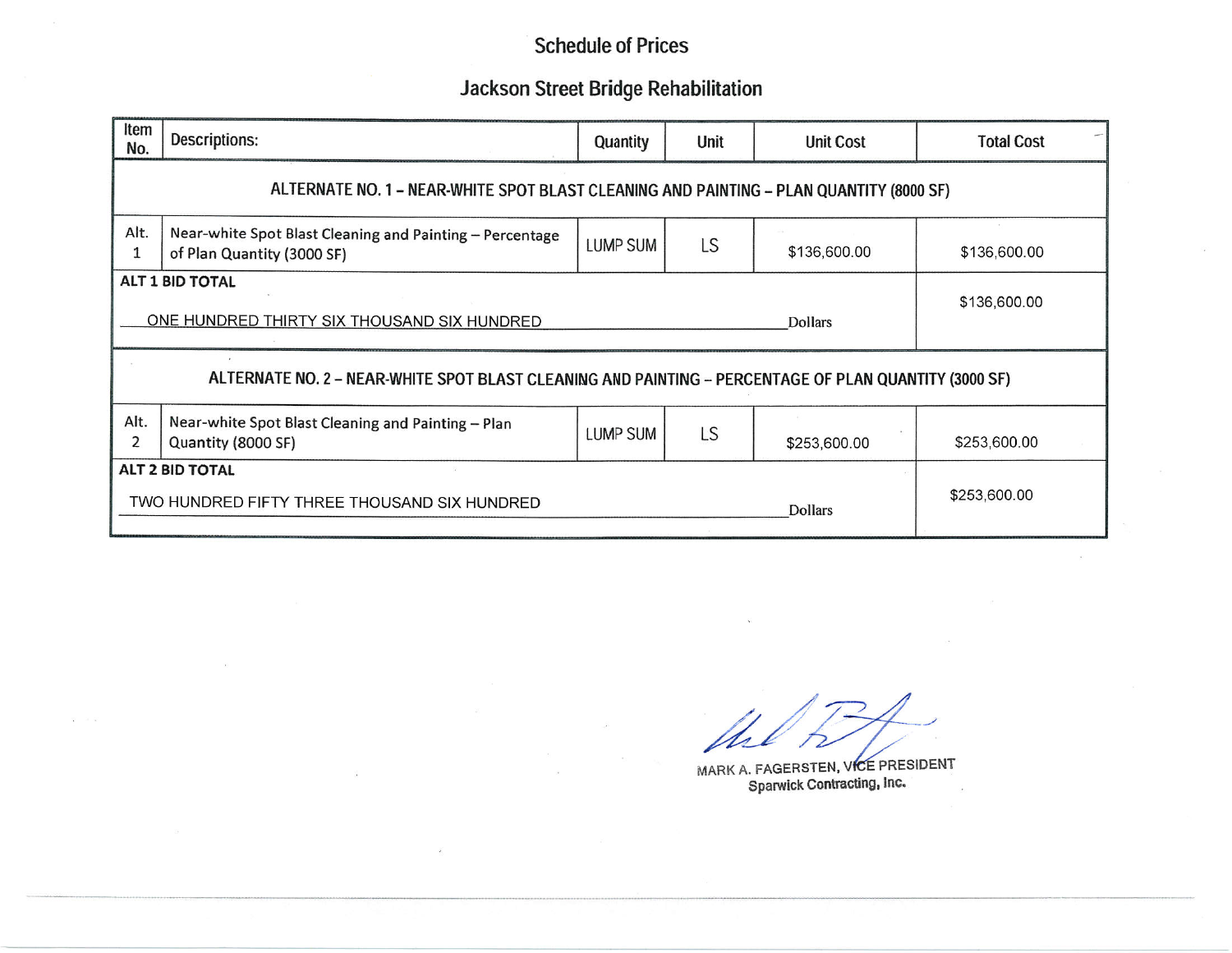## **Jackson Street Bridge Rehabilitation**

| Item<br>No.    | <b>Descriptions:</b>                    | Quantity        | Unit        | <b>Unit Cost</b> | <b>Total Cost</b> |  |  |
|----------------|-----------------------------------------|-----------------|-------------|------------------|-------------------|--|--|
|                | <b>BASE BID</b>                         |                 |             |                  |                   |  |  |
| $\mathbf{1}$   | Mobilization                            | <b>LUMP SUM</b> | LS          | \$136,000.00     | \$136,000.00      |  |  |
| $\overline{2}$ | Construction Layout                     | <b>DOLLAR</b>   | <b>DOLL</b> | \$10,000.00      | \$10,000.00       |  |  |
| 3              | <b>Silt Fence</b>                       | 15              | LF          | \$25.00          | \$375.00          |  |  |
| 4              | Temporary Inlet Sediment Trap           | $\overline{c}$  | U           | \$80.00          | \$160.00          |  |  |
| 5              | <b>Breakaway Barricade</b>              | 4               | U           | \$100.00         | \$400.00          |  |  |
| 6              | <b>Construction Sign</b>                | 76              | SF          | \$12.00          | \$912.00          |  |  |
| 7              | <b>Final Cleanup</b>                    | <b>LUMP SUM</b> | LS          | \$50,000.00      | \$50,000.00       |  |  |
| 8              | <b>Clearing Site</b>                    | <b>LUMP SUM</b> | <b>LS</b>   | \$50,000.00      | \$50,000.00       |  |  |
| 9              | Excavation, Unclassified                | 132             | CY          | \$145.00<br>(字)  | \$19,140.00       |  |  |
| 10             | Warm Mix Asphalt 9.5m 64 Surface Course | 37              | T           | \$350.00         | \$12,950.00       |  |  |
| 12             | Remove Debris from Bridge Seat          | <b>LUMP SUM</b> | <b>LS</b>   | \$500.00         | \$500.00          |  |  |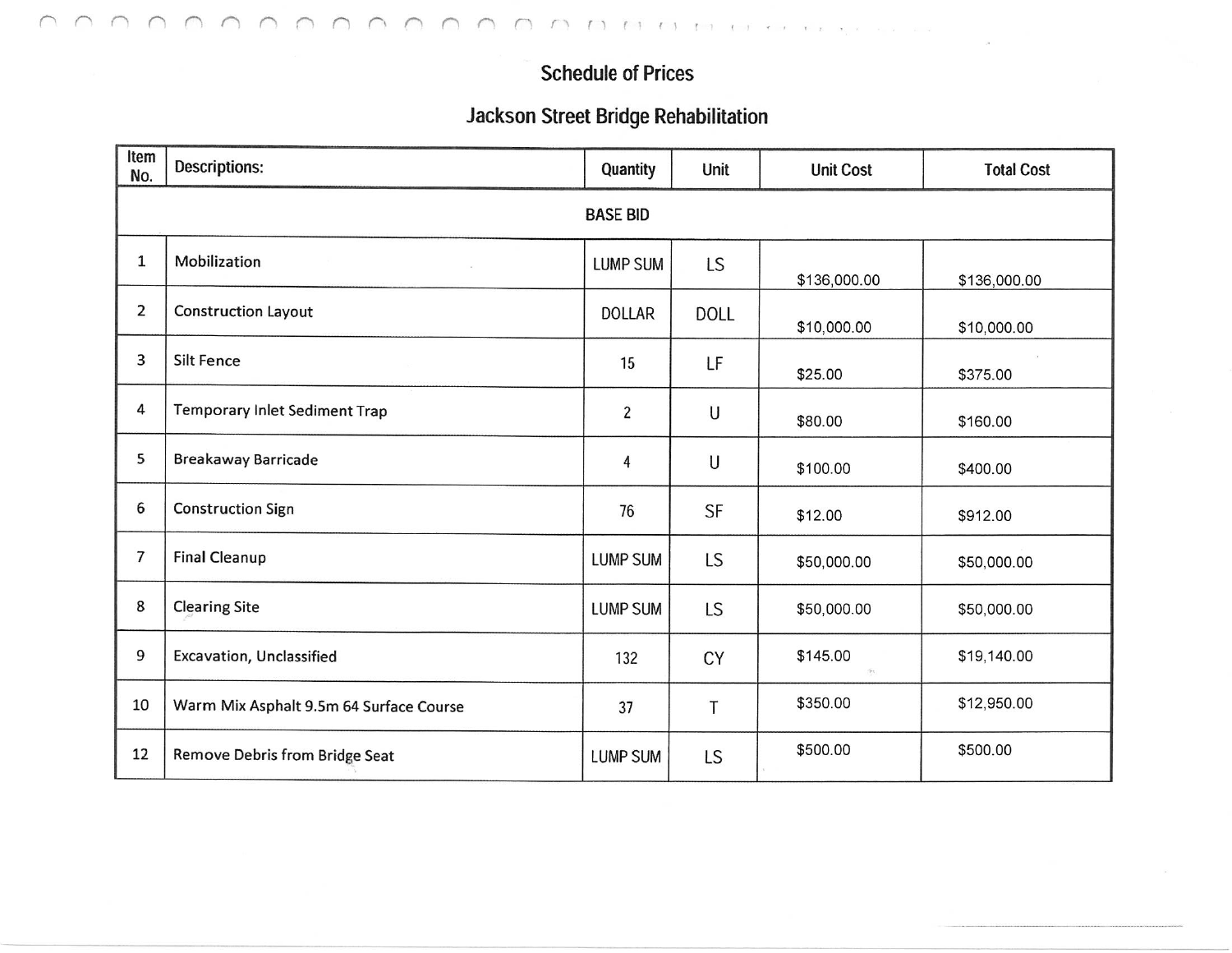# **Jackson Street Bridge Rehabilitation**

| Item<br>No. | Descriptions:                                             | Quantity        | <b>Unit</b> | <b>Unit Cost</b> | <b>Total Cost</b> |
|-------------|-----------------------------------------------------------|-----------------|-------------|------------------|-------------------|
| 13          | Remove Vegetation and Clean Masonry                       | 2660            | SF          | \$7.00           | \$18,620.00       |
| 14          | <b>Repointing Masonry</b>                                 | 1330            | SF          | \$25.00          | \$33,250.00       |
| 15          | Rebuilding Existing Stone Masonry Wall                    | 540             | <b>SF</b>   | \$120.00         | \$64,800.00       |
| 16          | Structural Steel, Floorbeam Repair                        | 1               | U           | \$2,000.00       | \$2,000.00        |
| 17          | Structural Steel, Truss Top Chord Connection Plate Repair | 1               | U           | \$4,200.00       | \$4,200.00        |
| 18          | Fill Rivet Holes with H.S. Bolts                          | $\overline{c}$  | U           | \$300.00         | \$600.00          |
| 19          | Remove Concrete Encasement from Steel Beams               | 5               | ĊΥ          | \$4,000.00       | \$20,000.00       |
| 20          | <b>Plaque Restoration</b>                                 | <b>LUMP SUM</b> | LS          | \$6,000.00       | \$6,000.00        |
| 21          | <b>Timber Sidewalk Repairs</b>                            | 65              | U           | \$210.00         | \$13,650.00       |
| 22          | <b>Tighten Loose Top Rail</b>                             | 1               | U           | \$1,000.00       | \$1,000.00        |
| 23          | <b>Reconnect Base of Pedestrian Railing</b>               | 1               | U           | \$1,000.00       | \$1,000.00        |
| 24          | Structural Steel, Scupper Deflector                       | 14              | U           | \$625.00         | \$8,750.00        |

 $\approx$